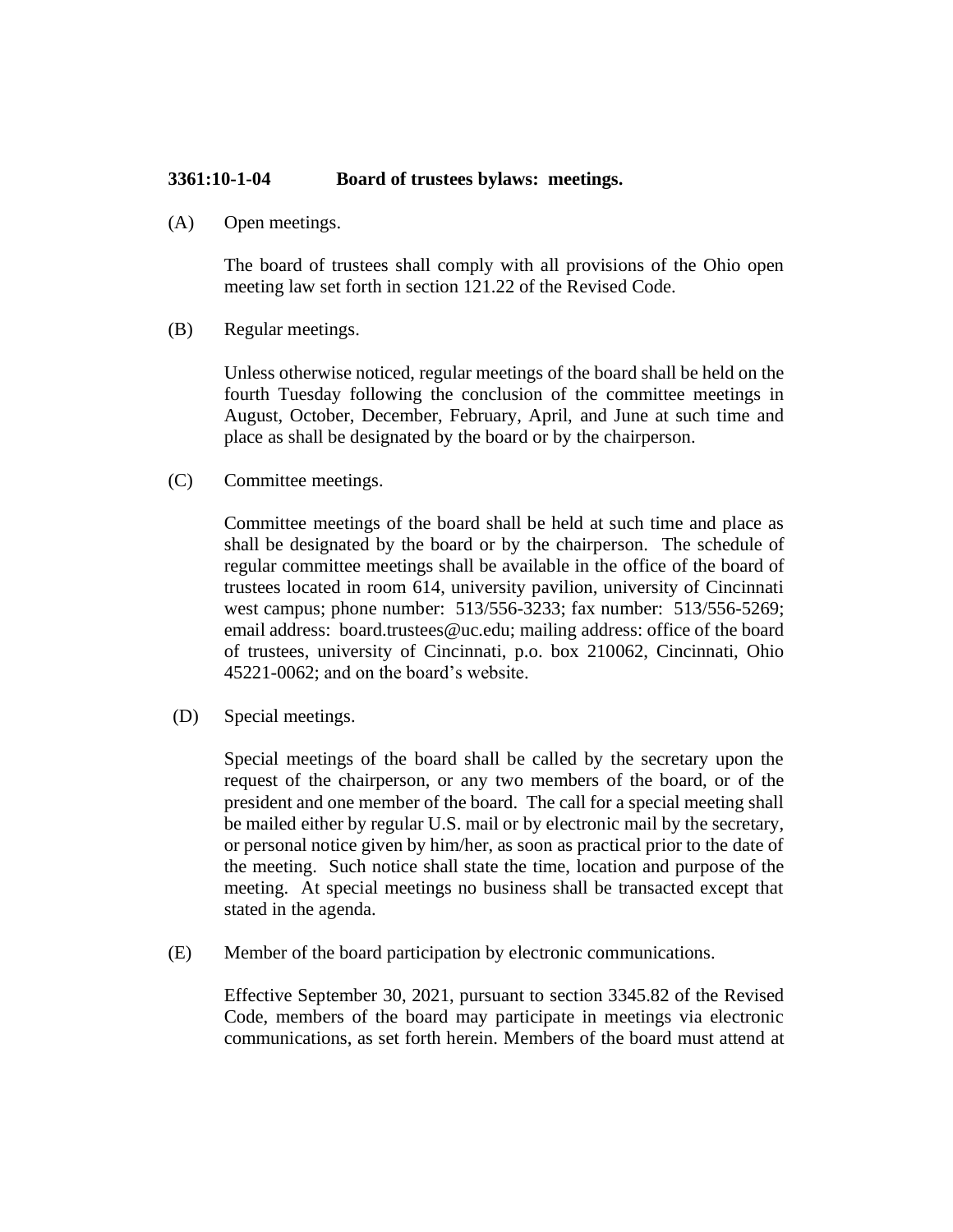least half of the regular meetings in-person annually. At least one-third of the board must attend a meeting in-person at the place where the meeting is conducted. A member of the board who intends to attend a meeting via electronic communications must notify the chairperson of the that intent not less than forty-eight hours before the meeting, except in the case of a declared emergency.

A member of the board who attends a meeting via means of electronic communication is considered to be present at the meeting, is counted for purposes of establishing a quorum, and may vote at the meeting. All votes taken at a meeting where members of the board are attending via means of electronic communication must be taken by roll call vote.

Except as provided in this rule, no person shall limit the number of members of the board who may attend a meeting via means of electronic communication, limit the total number of meetings that the board may conduct using means of electronic communication, limit the number of meetings in which any one member of the board may attend via means of electronic communications, or impose other limits or obligations on a member of the board by virtue of the member attending a meeting via means of electronic communication.

"Electronic communications" means live, audio-enabled communication that permits the members of the board attending a meeting, the members of the board present in person at the place where the meeting is conducted, and all members of the public present in person at the place where the meeting is conducted to simultaneously communicate with each other during the meeting.

(F) Notice of meetings.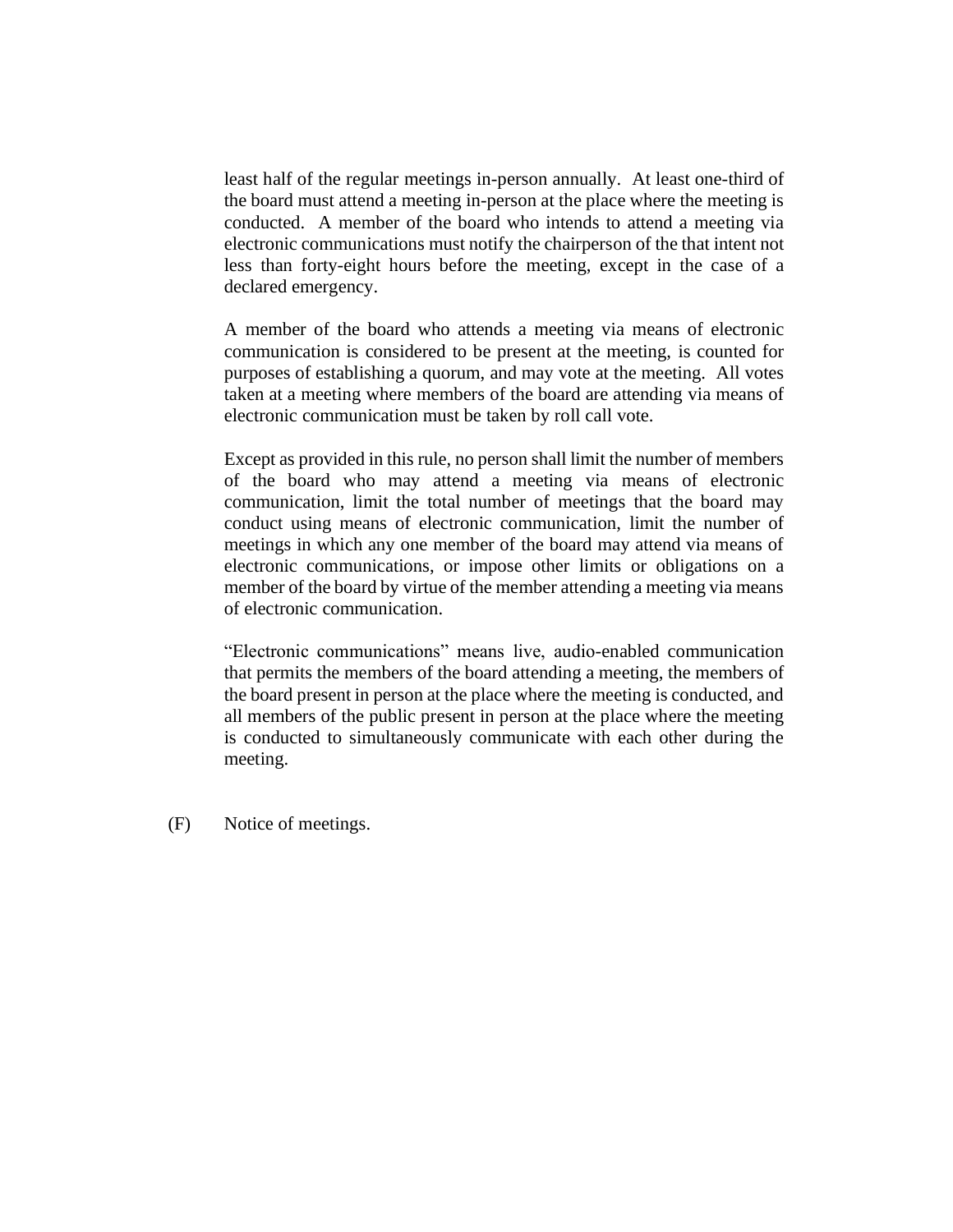Information concerning the date, time and place of each regular meeting of the board and its committees, and the date, time, place and purpose of each special meeting of the board and its committees, shall be made available by the executive director of board relations to members of the public during normal business hours in the office of the board of trustees located in room 614, university pavilion, university of Cincinnati west campus; phone number: 513/556-3233; fax number: 513/556-5269; e-mail address: board.trustees@uc.edu; mailing address: office of the board of trustees, university of Cincinnati, p. o. box 210062, Cincinnati, Ohio 45221-0062 and on the board's website. Persons desiring notice of any regular special meetings of the board at which a particular type of public business will be discussed may request such notice in writing to the executive assistant to the board of trustees and senior vice president for administration and finance, including with the request a sufficient supply of self-addressed stamped envelopes for mailing the notice. For special meetings, the executive assistant to the board of trustees and senior vice president for administration and finance shall give the news media that have requested notification at least twenty-four hours' advance notice, except where there is an emergency requiring immediate action, in which case the executive assistant to the board of trustees and senior vice president for administration and finance shall notify said news media immediately of the time, place, and purpose of the meeting.

(F) Quorum.

A majority of the regular members of the board shall constitute a quorum to do business and a majority vote of those present shall be sufficient to adopt any motion or resolution, provided that the vote of a majority of all the board shall be necessary to elect or remove any senior administrative officer or any member of a faculty of the university; to adopt and revise the annual budget; and to amend or rescind a bylaw of the board. A roll call shall be taken upon any action involving the expenditure of money.

(G) Order of business.

The usual order of business at meetings of the board shall be as follows:

- (1) Roll call;
- (2) Minutes of the previous meeting;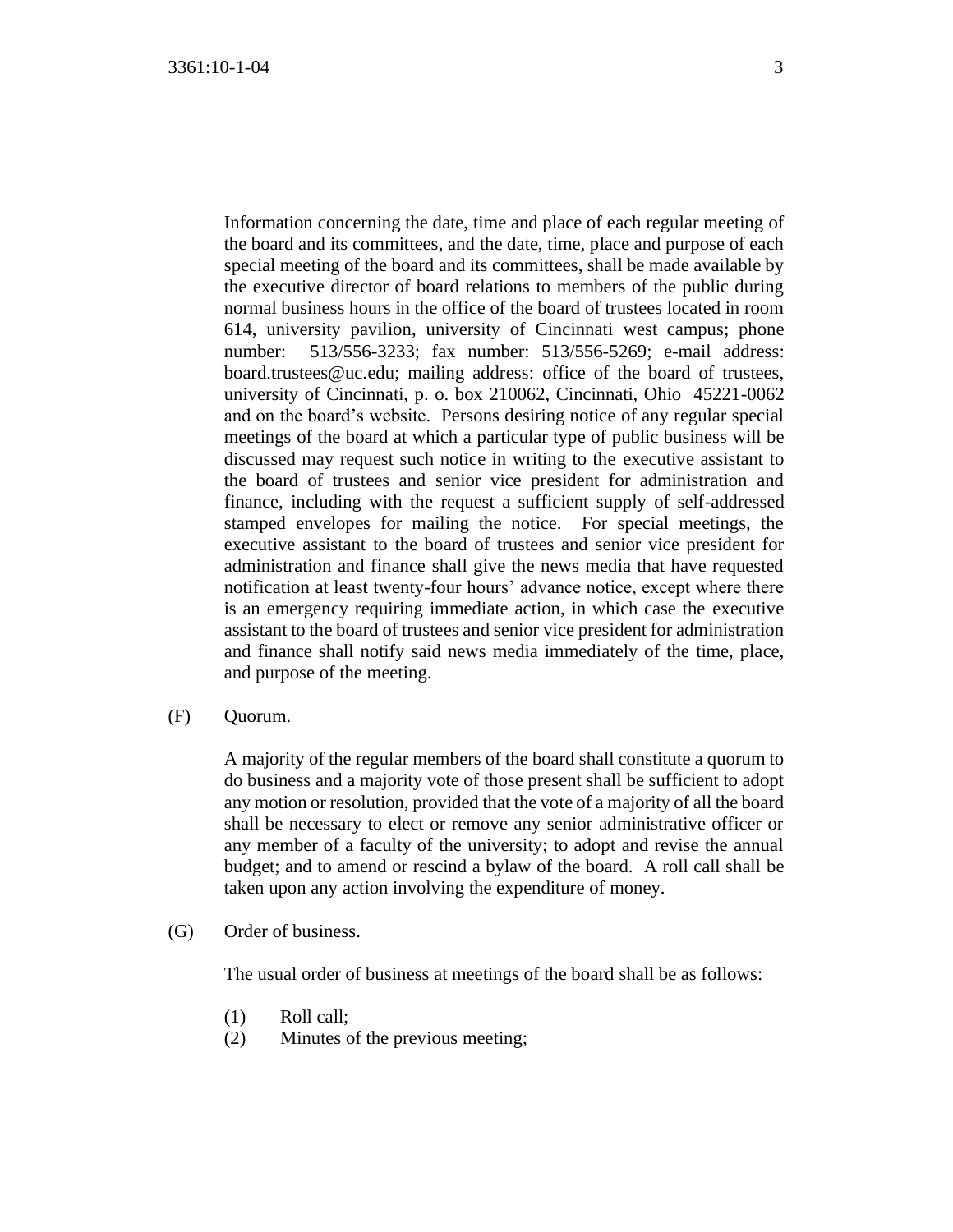- (3) Consideration of action items;
- (4) Unfinished and new business; and
- (5) Adjournment.
- (H) Speakers at meetings.

Persons who wish to speak at board or committee meetings shall do so through their representatives or by receiving prior permission through the secretary. Speakers shall be limited to five minutes and shall submit their requests, in writing, at least fourteen days prior to the meeting at which they wish to speak.

(I) Parliamentary authority.

The proceedings of the board, when not otherwise provided for by its bylaws, shall be governed by "Robert's Rules of Order." Every motion shall be reduced to writing upon the request of a member.

Effective: September 17, 2021

Nicole S. Pelount

Certification: Nicole S. Blount

Executive Director of Board Relations

Date: August 24, 2021

| Promulgated under:    | R.C. Section 111.15 |
|-----------------------|---------------------|
| Statutory authority:  | R.C. 3361.          |
| Rule amplifies:       | R.C. 121.22         |
|                       | R.C. 3361.          |
| Prior effective date: | March 16, 1978      |
|                       | November 1, 1984    |
|                       | March 8, 1985       |
|                       | July 1, 1985        |
|                       | February 3, 1986    |
|                       | June 20, 1988       |
|                       | April 18, 1990      |
|                       | June 19, 1992       |
|                       |                     |